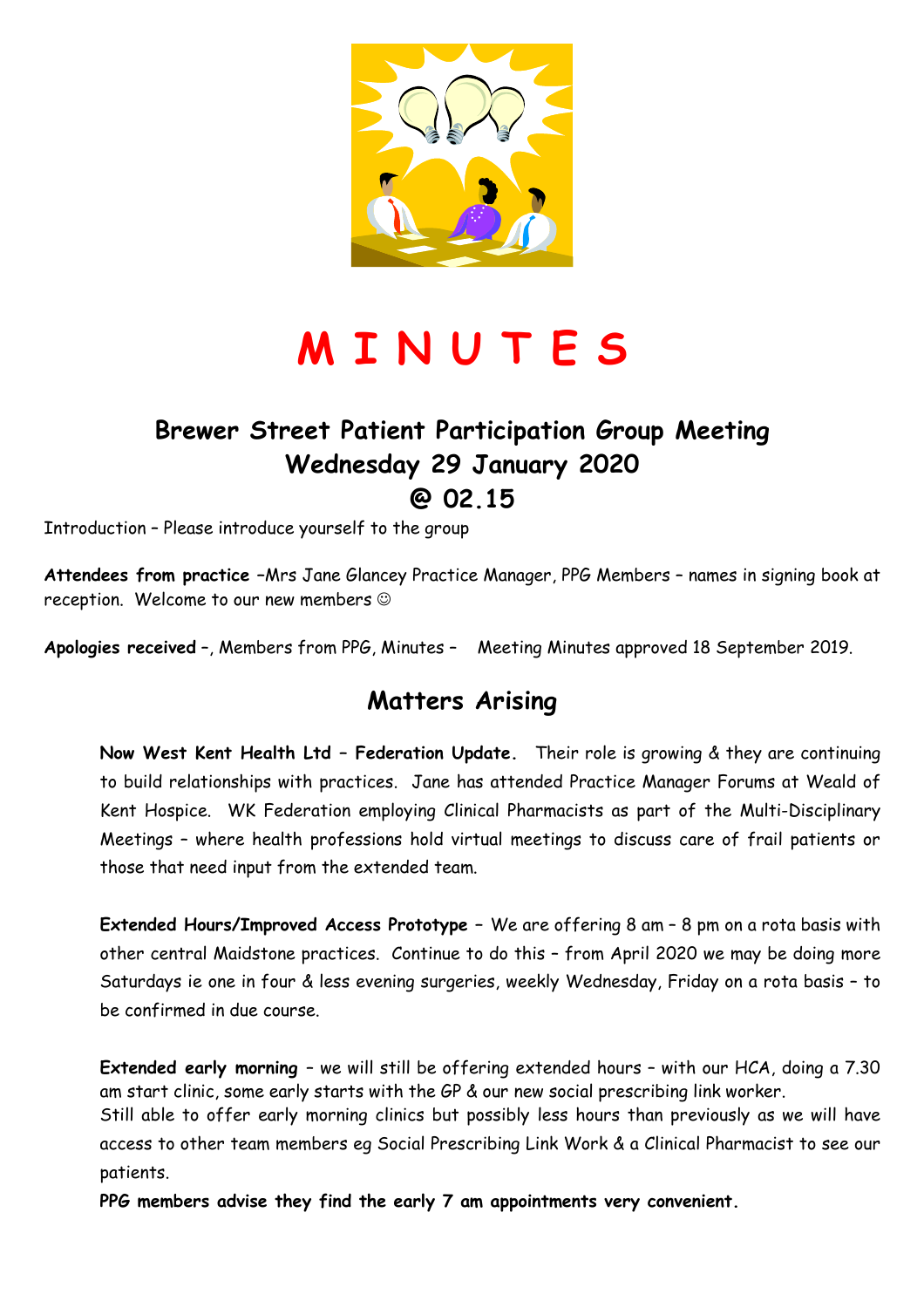**Primary Care Networks –** Maidstone Central PCN – Brewer Street Surgery, Bower Mount Practice, The Vines Medical Centre & Northumberland Court practice. We still still work closely with the practices in our cluster ie Aylesford, College Practice & Blackthorn.

Clinical Pharmacist will be provided by the Maidstone Central PCN – attached to member practices for 1 day a week. Can prescribe/see patients for Medication Reviews/polypharmacy etc. Further update to follow.

**Discussion around the use of other health professionals as outlined above in practices, utilising the skills of the wider team for patient care. Lots of development in Maidstone town centre & surrounding area & GP practices will continue to have high list sizes so the allied health professionals are to support practices.** 

Future plans – undecided as a PCN Direct Enhanced Service from 1 April 2020 that NHS England have put forward has not been agreed by the GMC and the Local Medical Committee (Kent LMC acts as the official democratic representative voice of Kent General Practitioners, the LMC is a Committee of general practitioners elected on a constituency basis by local GPs) are not in agreement with terms – and advise this is not properly funded for the extra work that practices will be expected to fulfil & not all the aspects are core General Medical Services (agreed nationally) but above & beyond these core services.

## **A G E N D A**

- Clinical Pharmacist as outlined above will be attached to the practice to review patients & their medications. Further information for how we will utilise this service to be confirmed.
- Workforce New Receptionist Talie reduction in hours from some key members of staff, Elaine, Lyn & Kim. With the employment of the new staff member we will have more staff hours in total.
- New Chairs donated from a patient that moved away & was grateful for the care & treatment she had had here. The GPs have decided that we will purchase more of the chairs for the waiting room.

### **Any Other Business**

One PPG member showed a cutting from the local paper re development of housing & local surgeries named for expansion & the MBC Local Plan. Brewer Street has no plans to increase our capacity.

Discussion on Involve & carers – Two PPG members volunteer for Involve & attended a course to facilitate this. Another PPG member has attended meetings with Involve. We discussed how important Involve & organisations like this are & the support they offer to carers & those people that need care.

Discussion on Dementia support & how some organisations do this. A PPG member discussed his involvement in Dementia Cafes, how this supports people & their families. We all agreed that music has a special role & cheered dementia patients up & that music was evocative of the past.